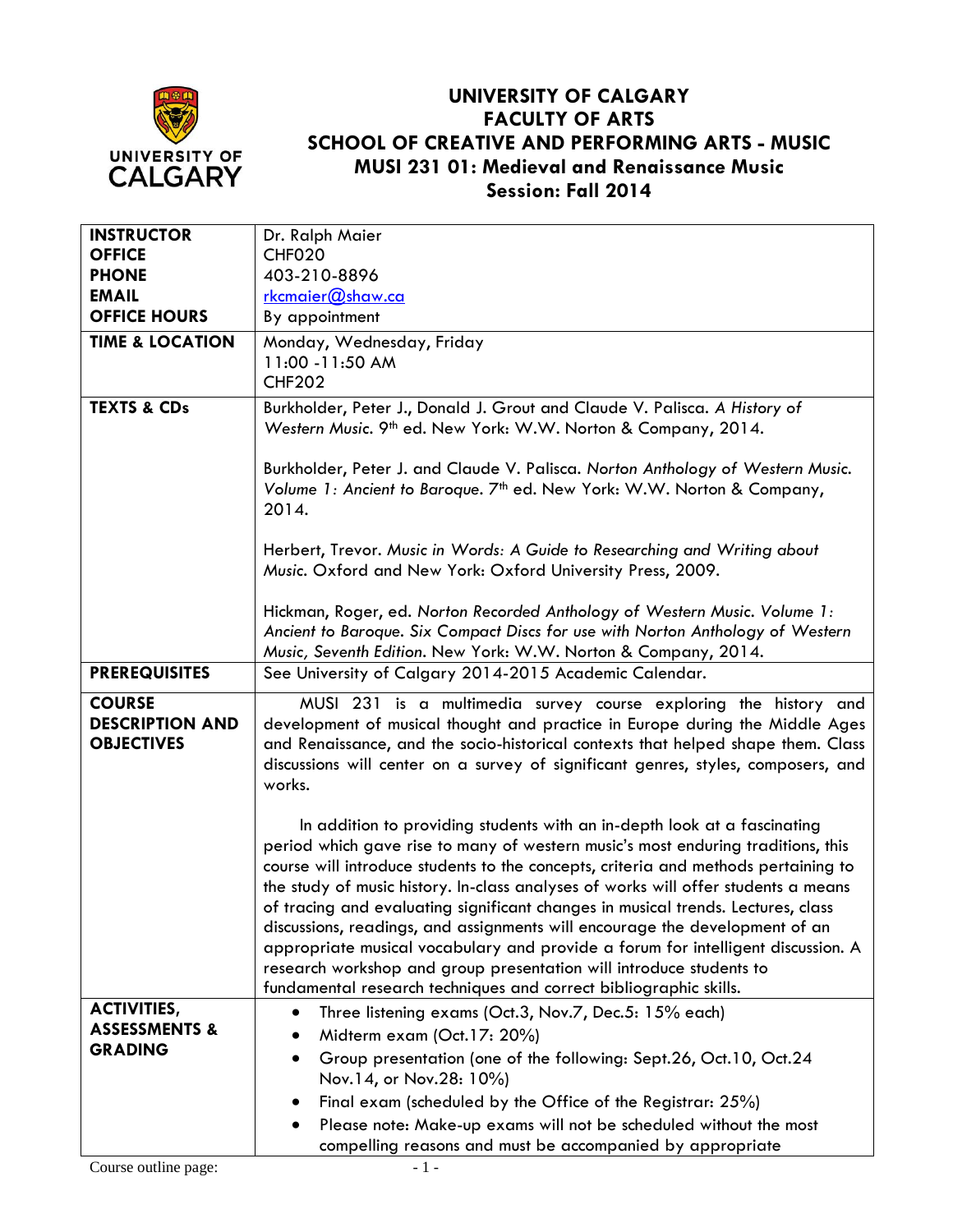|                                                                                                                             | documentation. Late work will be penalized by one grade increment per                                                                                                                                                                                                                                                                                                                                                                                                                                                                                                                                                                                                                                                                                                                                                                                                                                                                                                                                                                                                                                                                                                                               |
|-----------------------------------------------------------------------------------------------------------------------------|-----------------------------------------------------------------------------------------------------------------------------------------------------------------------------------------------------------------------------------------------------------------------------------------------------------------------------------------------------------------------------------------------------------------------------------------------------------------------------------------------------------------------------------------------------------------------------------------------------------------------------------------------------------------------------------------------------------------------------------------------------------------------------------------------------------------------------------------------------------------------------------------------------------------------------------------------------------------------------------------------------------------------------------------------------------------------------------------------------------------------------------------------------------------------------------------------------|
|                                                                                                                             | day (A becomes A-, A- becomes B+, etc.).                                                                                                                                                                                                                                                                                                                                                                                                                                                                                                                                                                                                                                                                                                                                                                                                                                                                                                                                                                                                                                                                                                                                                            |
|                                                                                                                             |                                                                                                                                                                                                                                                                                                                                                                                                                                                                                                                                                                                                                                                                                                                                                                                                                                                                                                                                                                                                                                                                                                                                                                                                     |
|                                                                                                                             | The grading scheme for all course assignments and exams is as follows:                                                                                                                                                                                                                                                                                                                                                                                                                                                                                                                                                                                                                                                                                                                                                                                                                                                                                                                                                                                                                                                                                                                              |
|                                                                                                                             | 96% and over = A+; 91-95% = A; 86-90% = A-; 81-85% = B+; 76-80% =<br>B; 71-75% = B-; 66-70% = C+; 61-65% = C; 56-60% = C-; 50-55% = D;<br>Below 50%: F.                                                                                                                                                                                                                                                                                                                                                                                                                                                                                                                                                                                                                                                                                                                                                                                                                                                                                                                                                                                                                                             |
|                                                                                                                             | All written work will be evaluated in terms of content, form and language<br>competency.                                                                                                                                                                                                                                                                                                                                                                                                                                                                                                                                                                                                                                                                                                                                                                                                                                                                                                                                                                                                                                                                                                            |
| <b>FACULTY OF ARTS</b><br><b>PROGRAM</b><br><b>ADVISING AND</b><br><b>STUDENT</b><br><b>INFORMATION</b><br><b>RESOURCES</b> | Have a question, but not sure where to start? The Faculty of Arts Program<br>Information Centre (PIC) is your information resource for everything in Arts!<br>Visit us for answers about course registration, graduation checks, and the 'big<br>picture' on programs and majors. Drop in at SS102, email us at<br>artsads@ucalgary.ca or call us at 403-220-3580. You can also visit the<br>Faculty of Arts website at http://arts.ucalgary.ca/undergraduate which has<br>detailed information on common academic concerns.<br>For academic success support, such as writing support, peer support, success<br>seminars, and learning support, visit the Student Success Centre on the third<br>floor of the Taylor Family Digital Library (TFDL), email them at<br>$\frac{\text{success@ucalgary.ca}}{\text{success@ucalgary.ca}}$ or visit their website at http://www.ucalgary.ca/ssc/<br>for more information or to book an appointment.<br>For registration (add/drop/swap), paying fees and assistance with your<br>Student Centre, contact Enrolment Services at 403-210-ROCK [7625], by<br>email at futurestudents@ucalgary.ca or visit them at the MacKimmie Library<br><b>Block 117.</b> |
| <b>ACADEMIC</b><br><b>ACCOMMODATION</b>                                                                                     | http://www.ucalgary.ca/access                                                                                                                                                                                                                                                                                                                                                                                                                                                                                                                                                                                                                                                                                                                                                                                                                                                                                                                                                                                                                                                                                                                                                                       |
| <b>FOIP</b>                                                                                                                 |                                                                                                                                                                                                                                                                                                                                                                                                                                                                                                                                                                                                                                                                                                                                                                                                                                                                                                                                                                                                                                                                                                                                                                                                     |
|                                                                                                                             | <u>http://www.ucalgary.ca/secretariat/privacy</u>                                                                                                                                                                                                                                                                                                                                                                                                                                                                                                                                                                                                                                                                                                                                                                                                                                                                                                                                                                                                                                                                                                                                                   |
| <b>ACADEMIC</b>                                                                                                             | http://www.ucalgary.ca/pubs/calendar/current/f.html                                                                                                                                                                                                                                                                                                                                                                                                                                                                                                                                                                                                                                                                                                                                                                                                                                                                                                                                                                                                                                                                                                                                                 |
| <b>STANDING</b>                                                                                                             |                                                                                                                                                                                                                                                                                                                                                                                                                                                                                                                                                                                                                                                                                                                                                                                                                                                                                                                                                                                                                                                                                                                                                                                                     |
| <b>CAMPUS SECURITY</b>                                                                                                      | 220-5333. Help phones: located throughout campus, parking lots, and<br>elevators. They connect directly to Campus Security; in case of emergency, press<br>the red button.                                                                                                                                                                                                                                                                                                                                                                                                                                                                                                                                                                                                                                                                                                                                                                                                                                                                                                                                                                                                                          |
| <b>COURSE OUTLINES</b>                                                                                                      | It is possible that you will be asked for copies of this outline for credit transfers                                                                                                                                                                                                                                                                                                                                                                                                                                                                                                                                                                                                                                                                                                                                                                                                                                                                                                                                                                                                                                                                                                               |
| <b>FOR TRANSFER</b>                                                                                                         | to other institutions or for proof of work done. It is the student's responsibility to                                                                                                                                                                                                                                                                                                                                                                                                                                                                                                                                                                                                                                                                                                                                                                                                                                                                                                                                                                                                                                                                                                              |
| <b>CREDIT</b>                                                                                                               | keep these outlines and provide them to employers or other universities when                                                                                                                                                                                                                                                                                                                                                                                                                                                                                                                                                                                                                                                                                                                                                                                                                                                                                                                                                                                                                                                                                                                        |
|                                                                                                                             | requested. Please ensure that outlines of all the courses you take are kept in a                                                                                                                                                                                                                                                                                                                                                                                                                                                                                                                                                                                                                                                                                                                                                                                                                                                                                                                                                                                                                                                                                                                    |
|                                                                                                                             | safe place for your future reference. Departments/Programs do not guarantee                                                                                                                                                                                                                                                                                                                                                                                                                                                                                                                                                                                                                                                                                                                                                                                                                                                                                                                                                                                                                                                                                                                         |
|                                                                                                                             | that they will provide copies.                                                                                                                                                                                                                                                                                                                                                                                                                                                                                                                                                                                                                                                                                                                                                                                                                                                                                                                                                                                                                                                                                                                                                                      |
| <b>DEFERRALS OF</b>                                                                                                         | It is possible to request a deferral of term work or final examinations for reasons                                                                                                                                                                                                                                                                                                                                                                                                                                                                                                                                                                                                                                                                                                                                                                                                                                                                                                                                                                                                                                                                                                                 |
| <b>EXAMS/TERM</b>                                                                                                           | of illness, accident, family or domestic affliction, or religious obligations. Please                                                                                                                                                                                                                                                                                                                                                                                                                                                                                                                                                                                                                                                                                                                                                                                                                                                                                                                                                                                                                                                                                                               |
| <b>WORK</b>                                                                                                                 | check with your advisor if any of these issues make it impossible for you to sit an                                                                                                                                                                                                                                                                                                                                                                                                                                                                                                                                                                                                                                                                                                                                                                                                                                                                                                                                                                                                                                                                                                                 |
|                                                                                                                             | exam or finish term work by stated deadlines.                                                                                                                                                                                                                                                                                                                                                                                                                                                                                                                                                                                                                                                                                                                                                                                                                                                                                                                                                                                                                                                                                                                                                       |
| <b>EMERGENCY</b>                                                                                                            | http://www.ucalgary.ca/emergencyplan/assemblypoints                                                                                                                                                                                                                                                                                                                                                                                                                                                                                                                                                                                                                                                                                                                                                                                                                                                                                                                                                                                                                                                                                                                                                 |
| <b>EVACUATION</b>                                                                                                           |                                                                                                                                                                                                                                                                                                                                                                                                                                                                                                                                                                                                                                                                                                                                                                                                                                                                                                                                                                                                                                                                                                                                                                                                     |